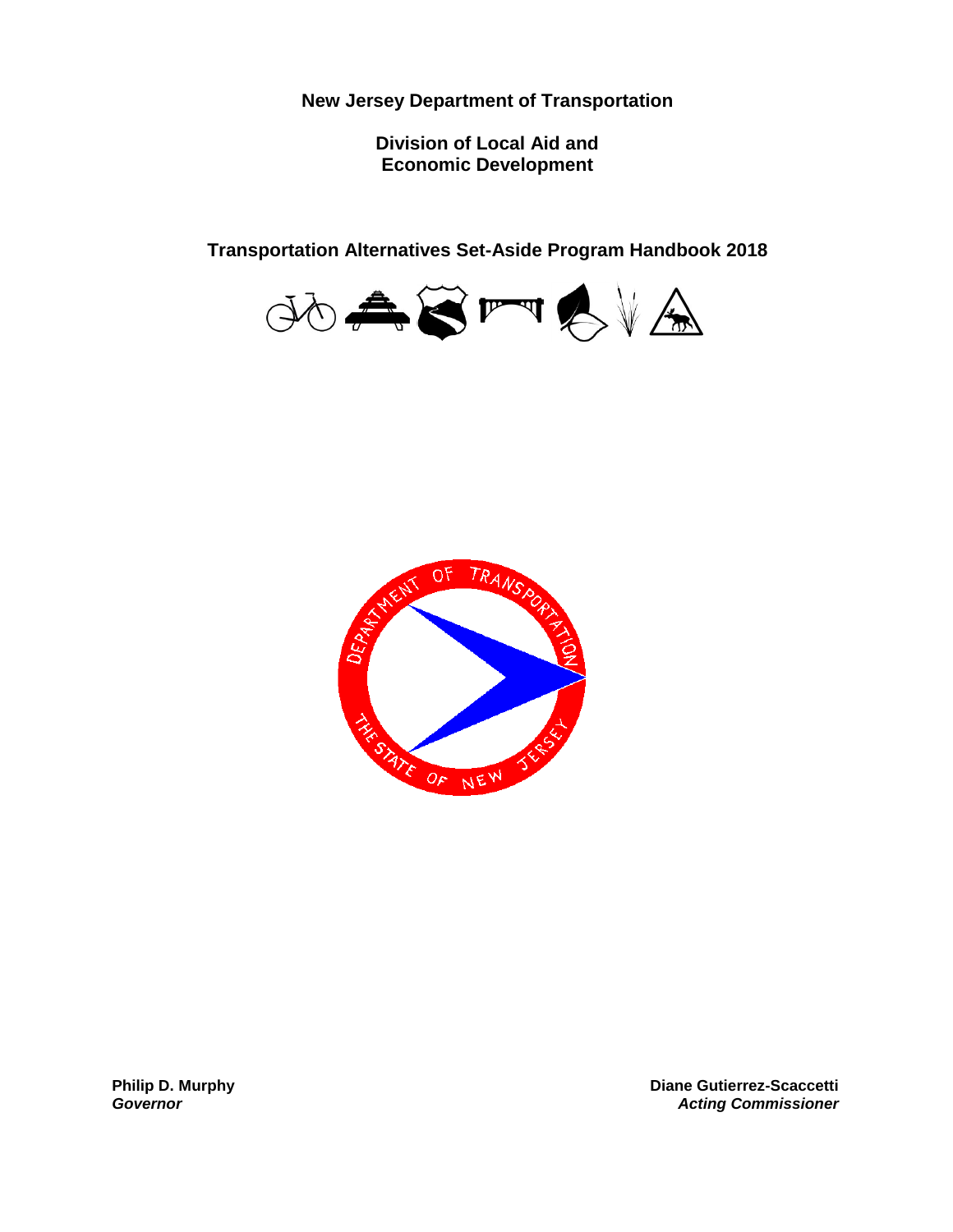# **NEW JERSEY DEPARTMENT OF TRANSPORTATION DIVISION OF LOCAL AID AND ECONOMIC DEVELOPMENT TRANSPORTATION ALTERNATIVES SET-ASIDE PROGRAM 2018**

| <b>TABLE OF CONTENTS</b> |                |                                                                                                                                                                                                                                      |  |
|--------------------------|----------------|--------------------------------------------------------------------------------------------------------------------------------------------------------------------------------------------------------------------------------------|--|
|                          |                |                                                                                                                                                                                                                                      |  |
|                          |                |                                                                                                                                                                                                                                      |  |
|                          |                |                                                                                                                                                                                                                                      |  |
|                          | 1.             | Design and construction of on-road and off-road trail facilities for pedestrians,                                                                                                                                                    |  |
|                          | 2.             | Conversion and use of abandoned railroad corridors for trails for pedestrians,                                                                                                                                                       |  |
|                          | 3.             |                                                                                                                                                                                                                                      |  |
|                          | 4.             | Historic preservation and rehabilitation of historic transportation facilities both land                                                                                                                                             |  |
|                          | 5.             |                                                                                                                                                                                                                                      |  |
|                          | 6.             | Environmental mitigation to address stormwater management, control, water<br>pollution prevention or abatement related to highway construction or due to<br>highway runoff, vegetation management and invasive species prevention  8 |  |
|                          | 7 <sub>1</sub> | Reduce vehicle-caused wildlife mortality or to restore and maintain connectivity                                                                                                                                                     |  |
|                          |                |                                                                                                                                                                                                                                      |  |
|                          |                |                                                                                                                                                                                                                                      |  |
|                          |                |                                                                                                                                                                                                                                      |  |
|                          |                |                                                                                                                                                                                                                                      |  |
|                          | 1.             |                                                                                                                                                                                                                                      |  |
|                          | 2.             |                                                                                                                                                                                                                                      |  |
|                          | 3.             |                                                                                                                                                                                                                                      |  |
|                          | 4.             |                                                                                                                                                                                                                                      |  |
|                          | 5.             |                                                                                                                                                                                                                                      |  |
|                          | 6.             |                                                                                                                                                                                                                                      |  |
|                          | 7.             |                                                                                                                                                                                                                                      |  |
|                          | 8.             |                                                                                                                                                                                                                                      |  |
|                          | 9.             |                                                                                                                                                                                                                                      |  |
|                          |                |                                                                                                                                                                                                                                      |  |
| L.                       |                |                                                                                                                                                                                                                                      |  |
|                          |                |                                                                                                                                                                                                                                      |  |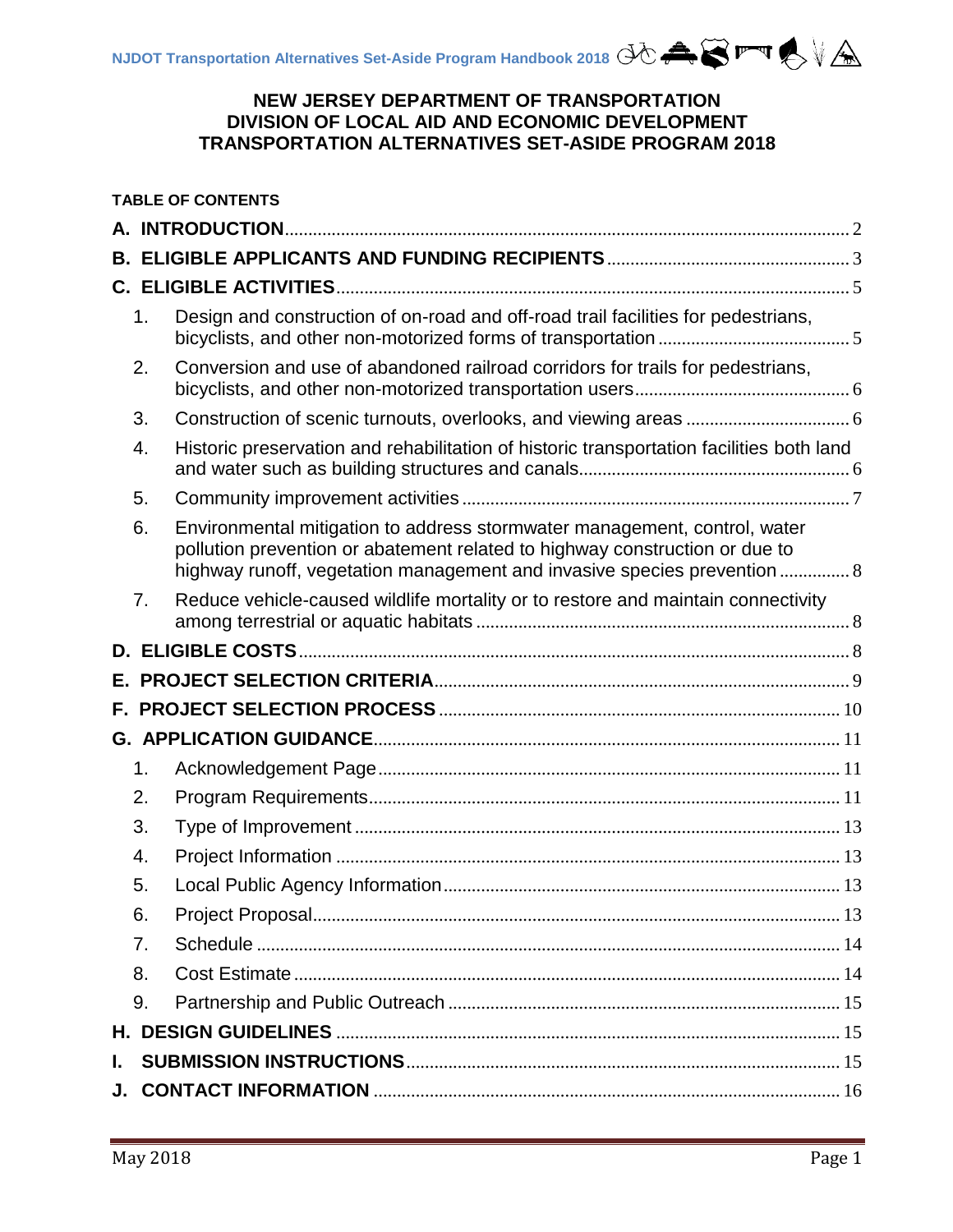# <span id="page-2-0"></span>**A. INTRODUCTION**

The Transportation Alternatives Set-Aside Program (TA Set-Aside) is being administered by the New Jersey Department of Transportation (NJDOT), in partnership with the North Jersey Transportation Planning Authority (NJTPA), the Delaware Valley Regional Planning Commission (DVRPC), and the South Jersey Transportation Planning Organization (SJTPO).

This handbook has been developed to provide guidance to applicants seeking to apply for the federally funded TA Set-Aside program administered in the State of New Jersey. The NJDOT has prepared this handbook in recognition of the considerable interest in this unique funding opportunity. This document contains information on the application process, project eligibility, and the selection process. The NJDOT's goal is to make this program and application process understandable to the applicants.

The TA Set-Aside program provides federal funds for community based "non-traditional" surface transportation projects designed to strengthen the cultural, aesthetic, and environmental aspects of the nation's intermodal system. Surface transportation includes transportation both by land and water. Transportation by water encompasses features such as canals, docks, and piers connecting to ferry operations. The Transportation Alternatives Program (TAP) was established by Congress in 2012 under MAP-21. The FAST Act in 2015, replaced the TAP program with a set-aside of funds under the Surface Transportation Block Grant Program (STBG) funded through a proportional set-aside of the core Federal-aid Highway Program. Eligible activities include those funded previously by TAP and most activities historically funded as Transportation Enhancements. Projects may encompass a variety of smaller scale transportation projects such as pedestrian and bicycle facilities, community improvement, historic preservation and environmental mitigation related to stormwater and highway runoff, vegetation management, invasive species prevention and habitat connectivity.

TA Set-Aside funding is to be used to support "non-traditional" surface transportation projects developed at the local level to advance community based needs and goals consistent with the broad program eligibility categories. A prominent feature is the wealth of opportunities for the public to contribute directly to enhancing the aesthetic and cultural qualities of the state, regional and local transportation systems. Nonprofit organizations are eligible to apply for this solicitation provided the entity is responsible for the administration of local transportation safety programs. Examples include a nonprofit entity responsible for: a local program implementing construction, planning, and design of infrastructure-related projects and systems that will provide safe routes for non-drivers, including children, older adults, and individuals with disabilities to access daily needs.

The basic requirements are that the projects be directly related to surface transportation, be accessible to the public and fit into one of the seven categories as outlined in Section C.

It is recommended that projects have a requested funding amount between \$150,000 and \$1 million. Exceptions may be made at the discretion of the Selection Committee.

Applicants should be aware of the following:

- Funds are provided on a reimbursement basis.
- Costs incurred prior to the execution of the agreement by NJDOT are not eligible for reimbursement.
- Projects must be authorized for construction within 2 years of the grant notification.
- Projects must have formal community support.
- Prior to construction authorization, all permits (environmental, jurisdictional, highway occupancy, etc.) must be approved.
- A full-time employee of the Local Public Agency (LPA) must be in responsible charge of the project. Consultants cannot serve as the responsible charge.
- Full time construction inspection is required. Construction inspection is an eligible cost.
- Consulting Engineers providing design services are not eligible to provide construction inspection services for the same project.
- Utility facility relocation costs are not eligible for reimbursement.
- All projects must meet the requirements of the American with Disabilities Act.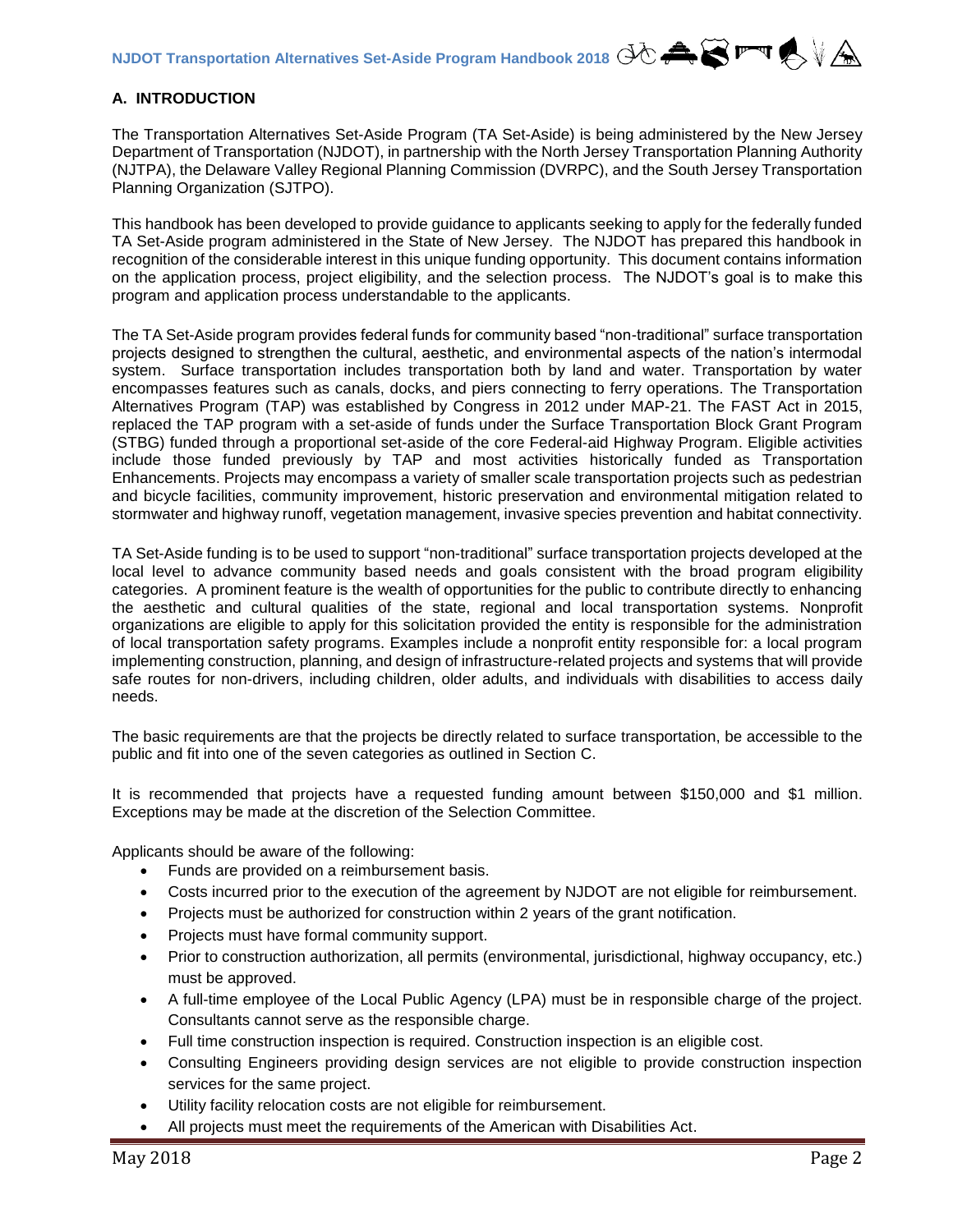The TA Set-Aside is a reimbursement program and only costs incurred after the execution of the project agreement are eligible for reimbursement. Based on the federal enabling legislation, no matching funds are required, but all federal regulations must be followed. This means that all projects must meet the requirements of Title 23 and 2 CFR Part 200 of the United States Code, the National Environmental Policy Act (NEPA), the National Historic Preservation Act (Section 106) and the Department of Transportation Act – Section 4(f). For projects that involve funding for design, the project sponsor must comply with the federal requirements for the procurement of professional services if consultants are being used: the Brooks Act and Federal Policy Guide 23 CFR 172A.

Infrastructure projects constructed with these funds must be accessible to persons with disabilities, per the Americans with Disabilities Act Accessibility Guidelines (ADAAG) at 28 CFR Part 36, Appendix A, as enforced by the U.S. Department of Justice and FHWA, and as required under Section 504 of the Rehabilitation Act.

All terms and conditions including those listed above will be addressed in the Federal Aid Funding Agreement entered into by the LPA and NJDOT prior to the initiation of the project.

Information regarding NJDOT requirements for federal aid projects can be found in the NJDOT Federal Aid Handbook at:

<http://www.state.nj.us/transportation/business/localaid/documents/FederalAidHandbook.pdf>

The Federal Aid Handbook, TA Set-Aside application, and other relevant information about this and other funding programs is located on the NJDOT Local Aid's website at: [www.state.nj.us/transportation/business/localaid](http://www.state.nj.us/transportation/business/localaid)

NJDOT utilizes an online application system, SAGE (System for Administering Grants Electronically), to accept, review, approve, and manage project applications and grants. The TA Set-Aside application process is online and all applicants are required to submit their applications using SAGE. This system requires authorization for access. If you belong to a county or municipality you already have an Authorized Official registered with access to the NJ Department of Community Affairs SAGE.

For more information on TA Set-Aside, please visit the following websites:

FHWA TA Set-Aside Guidance:

[https://www.fhwa.dot.gov/environment/transportation\\_alternatives/guidance/guidance\\_2016.cfm](https://www.fhwa.dot.gov/environment/transportation_alternatives/guidance/guidance_2016.cfm) <http://www.fhwa.dot.gov/fastact/factsheets/transportationalternativesfs.cfm>

TA Set-Aside Data Exchange (TrADE): <http://trade.railstotrails.org/index>

# <span id="page-3-0"></span>**B. ELIGIBLE APPLICANTS AND FUNDING RECIPIENTS**

# **Eligible Applicants**

The eligible entities to receive TA Set-Aside funds are:

- Local governments
- Regional transportation authorities
- Transit agencies
- Natural resource or public land agencies
- Tribal governments
- Any other local or regional governmental entity with responsibility for oversight of transportation (other than a metropolitan planning organization or a State agency)
- Non-profit organizations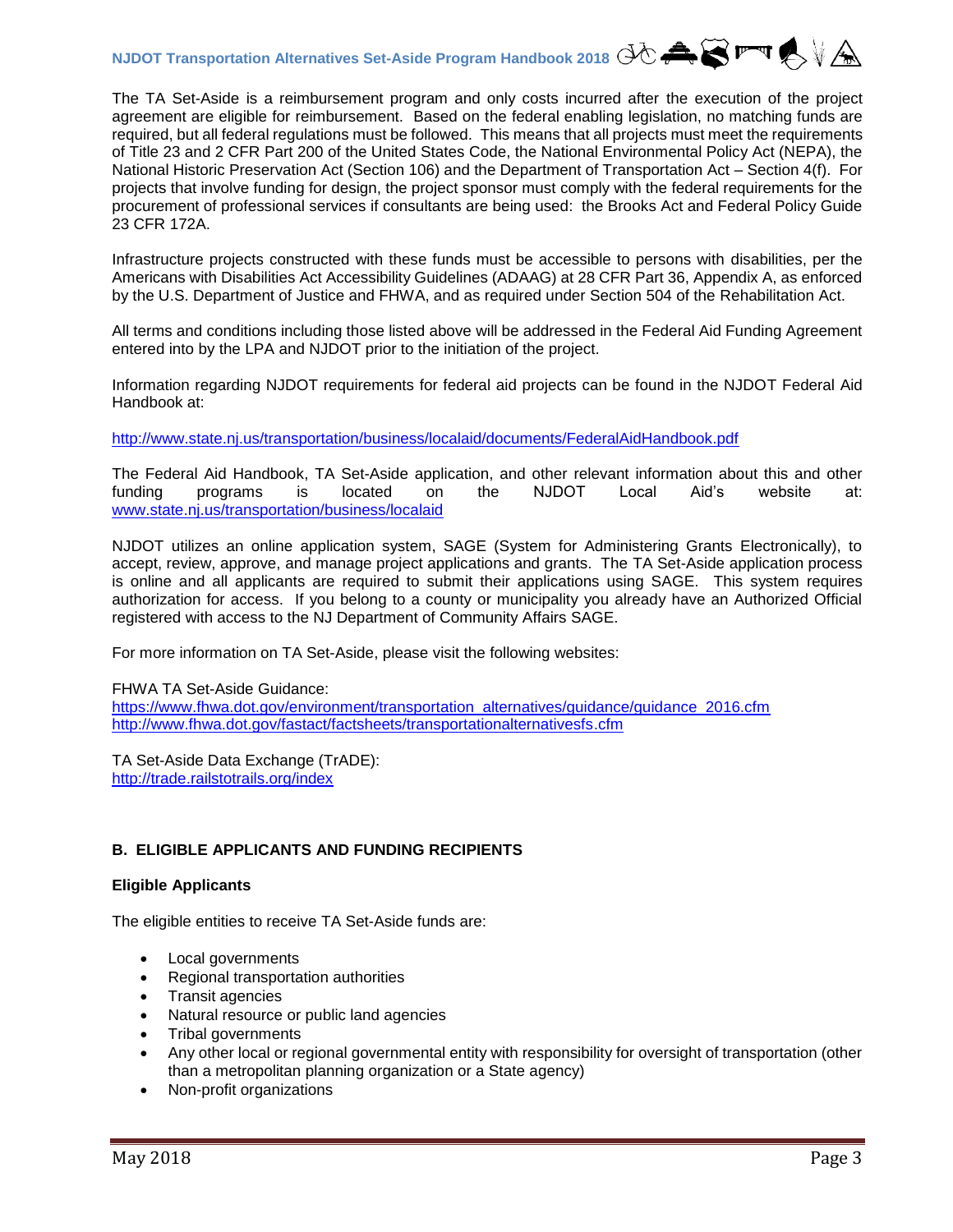Under 23 U.S.C. 133(h)(4)(B), the entities eligible to receive TA funds under the FAST Act Set-Aside Funds are:

- 1. **A local government:** Local government entities include any unit of local government below a State government agency, except for an MPO. Examples include city, town, township, village, borough, parish, or county agencies.
- 2. **A regional transportation authority:** Regional transportation authorities are considered the same as the Regional Transportation Planning Organizations defined in the statewide planning section (23 U.S.C. 135(m)).
- 3. **A transit agency:** Transit agencies include any agency responsible for public transportation that is eligible for funds as determined by the Federal Transit Administration.
- 4. **A natural resource or public land agency:** Natural resource or public land agencies include any Federal, Tribal, State, or local agency responsible for natural resources or public land administration. Examples include:
	- State or local park or forest agencies;
	- State or local fish and game or wildlife agencies;
	- Department of the Interior Land Management Agencies; and
	- U.S. Forest Service.
- 5. **A tribal government.**
- 6. **Any other local or regional governmental entity with responsibility for, or oversight of, transportation or recreational trails (other than an MPO or a State agency) that the State determines to be eligible, consistent with the goals of this subsection.**
- 7. **A nonprofit entity responsible for the administration of local transportation safety programs:** Examples include a nonprofit entity responsible for: a local program implementing construction, planning, and design of infrastructure-related projects and systems that will provide safe routes for non-drivers, including children, older adults, and individuals with disabilities to access daily needs.

State DOTs and MPOs are not eligible entities as defined under 23 U.S.C. 133(h)(4)(B) and therefore are not eligible project sponsors for TA Set-Aside funds. However, State DOTs and MPOs may partner with an eligible entity project sponsor to carry out a project.

Nonprofit organizations are not eligible as direct grant sub-recipients for TA Set-Aside funds unless they qualify through one of the eligible entity categories (e.g., where a nonprofit organization is a designated transit agency, school, or an entity responsible for the administration of local transportation safety programs). Nonprofit entities are eligible to partner with any eligible entity on an eligible project, if State or local requirements permit.

Regional projects (affecting more than one municipality) must receive the endorsement of the affected municipalities.

# **LPA Eligibility Assessment**

LPAs receiving federal-aid funds are responsible for administering their projects and meeting all federal-aid requirements. The NJDOT, through its Stewardship Agreement with FHWA, is responsible for ensuring that each LPA receiving FHWA funds is adequately staffed and suitably equipped to undertake the federal-aid projects; to provide the supervision and inspection required to complete each project in conformance with the approved plans and specifications; and to ensure that all federal requirements are met. These requirements are set forth in Title 23 – Highways and 2 CFR Part 200.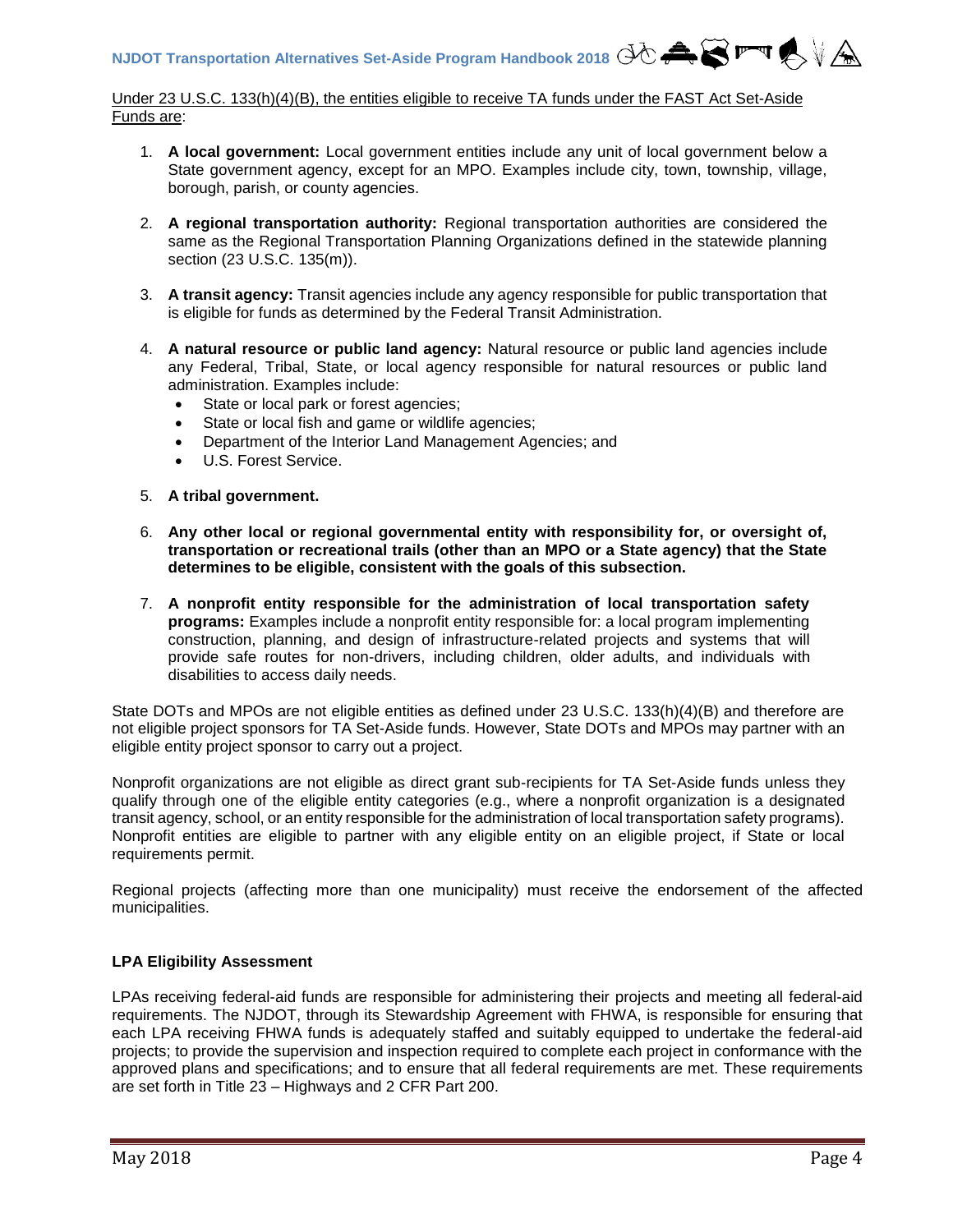Prospective LPAs should assess their capability to comply with state and federal requirements for procurement of materials and services, accounting practices, right-of-way and easement acquisitions, environmental regulations and applicable design standards. If the applicant is awarded a TA Set-Aside grant, then the LPA receiving the grant must have the financial capability to advance the project.

All public right-of-way and facilities are required to be accessible for all users regardless of funding source. Recipients of federal and state grants will be required to comply with the provisions of Title II of the Americans with Disabilities Act of 1990 (ADA) and Section 504 of the Rehabilitation Act of 1973.

Additional information is available at: <http://www.state.nj.us/transportation/business/localaid/eligibility.shtm>

# <span id="page-5-0"></span>**C. ELIGIBLE ACTIVITIES**

TA Set-Aside funds are to be used only for projects with a direct transportation relationship that improve qualityof-life while reaching the greatest number of people. TA Set-Aside projects must relate to surface transportation. Surface transportation includes transport both by land and water. Transport by water encompasses features such as canals, docks, and piers connecting to ferry operations. TA Set-Aside activities are a means of more creatively and sensitively integrating transportation facilities into their surrounding communities. What distinguishes TA Set-Aside activities from other worthwhile quality-of-life and environmental activities is their potential to create a transportation experience beyond normal expectations. At the same time, they may protect the environment and provide a more aesthetic, pleasant and improved interface between the transportation system for the communities and people adjacent to transportation facilities.

For this solicitation, eligible TA Set-Aside projects must fall into one the following seven categories:

- 1. Design and construction of on-road and off-road trail facilities for pedestrians, bicyclists, and other non-motorized forms of transportation, example elements may include sidewalks, bicycle infrastructure, pedestrian and bicycle signals, traffic calming techniques and lighting.
- 2. Conversion and use of abandoned railroad corridors for trails for pedestrians, bicyclists, and other nonmotorized transportation users
- 3. Construction of scenic turnouts, overlooks, and viewing areas
- 4. Historic preservation and rehabilitation of historic transportation facilities both land and water such as building structures and canals
- 5. Community improvement activities, specifically: streetscaping and corridor landscaping
- 6. Environmental mitigation to address stormwater management, control, water pollution prevention or abatement related to highway construction or due to highway runoff, vegetation management and invasive species prevention.
- 7. Reduce vehicle-caused wildlife mortality or to restore and maintain connectivity among terrestrial or aquatic habitats

Proposals must be for a complete, identifiable and usable facility or activity. Funds are not available for partial projects that cannot function as a complete and useful activity (independent utility).

The TA Set-Aside is designed to fund transportation related projects that are over and above what is considered routine construction and maintenance. The 7 eligible categories are described in some detail on the following pages in this handbook.

#### <span id="page-5-1"></span>**1. Design and construction of on-road and off-road trail facilities for pedestrians, bicyclists, and other non-motorized forms of transportation**

Eligible TA Set-Aside projects in this category include providing bicycle and pedestrian facilities for safe accommodations either through construction of new facilities or improvements to existing facilities. The facilities *must* be surface transportation-oriented, and not solely for recreational purposes. However, if a recreation experience is gained as a result of the bicycle or pedestrian facility, this would not exclude the project from consideration. Bicycle and pedestrian facilities should connect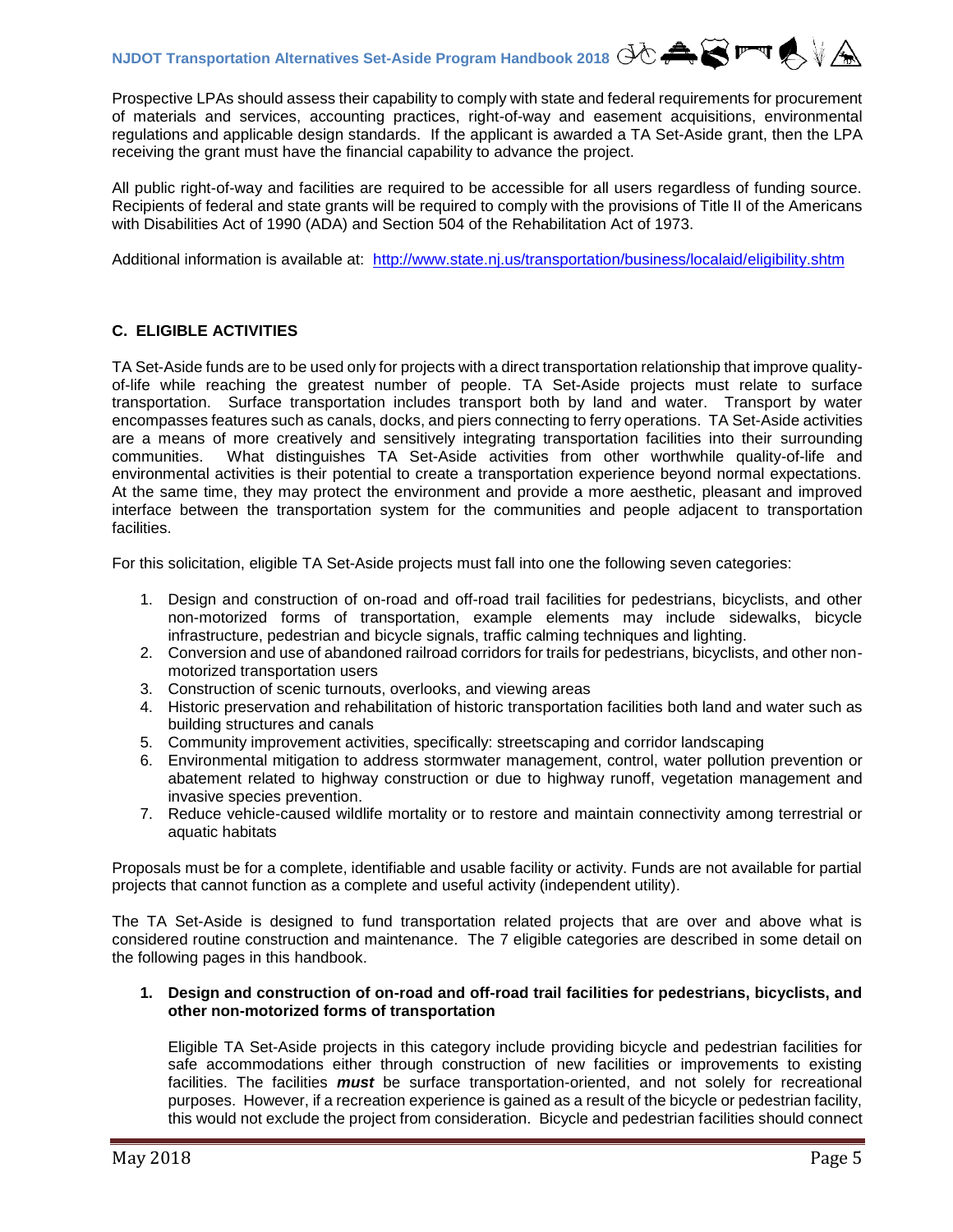community or regional activity centers such as businesses, schools, libraries, shopping and recreation areas.

Bicycle and pedestrian facilities can be located within or outside of the highway ROW, and can include riding or walking surfaces, appurtenances, and related amenities.

#### **Facilities for pedestrians and bicycles - Eligible Activities**

- 1. New or reconstructed sidewalks, walkways, or curb ramps;
- 2. Bike lane striping;
- 3. Wide paved shoulders;
- 4. Bike parking and bus racks;
- 5. New or reconstructed off-road trails;
- 6. Bike and pedestrian bridges and underpasses.

#### <span id="page-6-0"></span>**2. Conversion and use of abandoned railroad corridors for trails for pedestrians, bicyclists, and other non-motorized transportation users**

Activities include acquisition, rehabilitation and development of abandoned railway corridors for public uses, including bicycle and pedestrian use without charge. The railway corridor must be authorized for abandonment or have abandonment proceedings pending before the Surface Transportation Board (STB).

# **Conversion of abandoned railway corridors - Eligible Activities**

- 1. Designing and constructing multi-use trails along a railroad right-of-way;
- 2. Major reconstructions of multi-use trails along a railroad right-of-way;
- 3. Developing rail-with-trail projects;
- 4. Bike parking and bus racks;
- 5. Purchasing unused rail road property for reuse.

#### <span id="page-6-1"></span>**3. Construction of scenic turnouts, overlooks, and viewing areas**

Eligible projects in this category include improvements to protect and enhance existing state or federally designated scenic or historic highways. The construction of turnouts and overlooks projects in this activity makes the travel experience educational and attract tourists to local roads. Professionals qualified in the field of scenic, historic, cultural, natural and archaeological preservation should develop projects under this category. NJDOT has completed a historic roadway study and design guidelines which may provide guidance for this category of projects. It can be found at:

<http://www.state.nj.us/transportation/works/environment/historicroadways.shtm>

TA Set-Aside funds may not be used for the construction of visitor centers.

#### **Construction of scenic turnouts and overlooks – Eligible Activities**

1. Construction of scenic turnouts and overlooks.

### **4. Historic preservation and rehabilitation of historic transportation facilities both land and water such as building structures and canals**

Funds may be used for acquisition, protection, rehabilitation, interpretation, restoration and stabilization of a historic district, site, building, structure, landscape or object included in or eligible for the National Register of Historic Places, or contributing to a National Register Historic District that is directly surface transportation related. Activities normally required to mitigate adverse impacts in the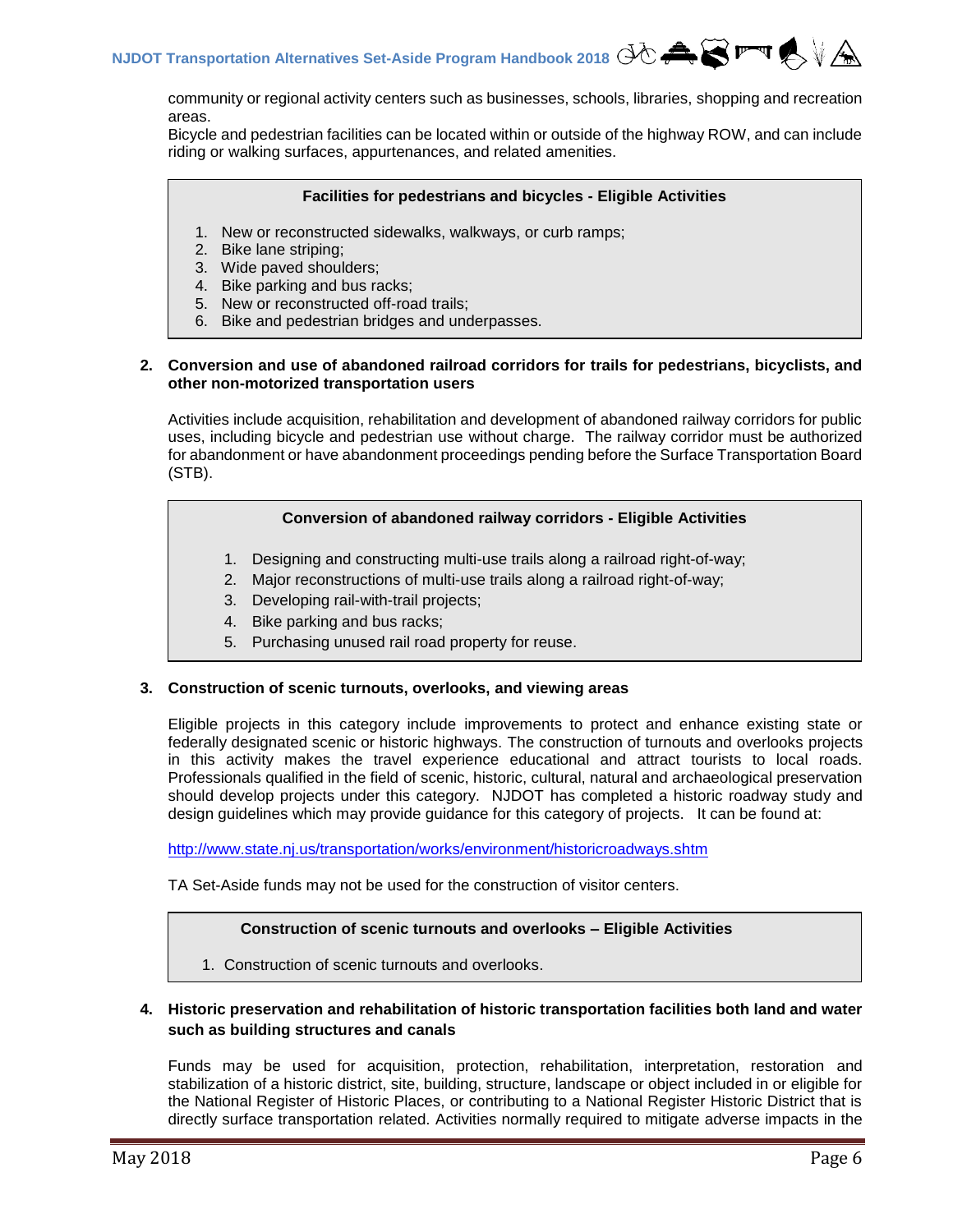course of constructing roads or other transportation improvements are not eligible. The New Jersey Office of Historic Preservation must be consulted about all proposed historic preservation work on an approved historic preservation project, as per Section 106 of the National Historic Preservation Act of 1966. Additional consultation to comply with state preservation laws (N.J. Register of Historic Places Act) may also be required.

Buildings, structures and facilities include tunnels, bridges, trestles, railroads, and canals are eligible. Facilities must be listed in or be eligible for listing in the National Register of Historic Places. TA Set-Aside funds may not be used for the sole purpose of replicating a historic building.

#### **Historic preservation - Eligible Activities**

- 1. Historic preservation of a transportation-related historic or archeological district, site, building, structure, landscape, or object;
- 2. Costs associated with identification, evaluation, documentation, acquisition, protection, rehabilitation, interpretation, restoration, and stabilization of any historic or archeological district, site, building, structure, landscape or object;
- 3. Costs associated with actual stabilization and restoration of the historic elements of the structure, both interior and exterior;
- 4. Costs of contemporary upgrades of water, electric, heating, air conditioning, etc., when appropriate, to make building viable for continued public use.

#### **Rehabilitation of historic transportation facilities both land and water - Eligible Activities**

- 1. Restoration and reuse of historic buildings with strong link to transportation history;
- 2. Restoration and reuse of historic buildings for transportation related purposes;
- 3. Interpretive displays at historic sites;
- 4. Access improvements to historic sites and buildings;
- 5. Restoration of railroad depots, bus stations, and lighthouses;
- 6. Rehabilitation of rail trestles, tunnels, bridges, and canals.

#### <span id="page-7-0"></span>**5. Community improvement activities**

Community improvement activities, specifically: streetscaping and corridor landscaping. Activities included in this category enhance the aesthetic and environmental qualities of a transportation facility.

The most common activity within this category is the restoring or creating downtown centers by using urban design criteria that recognize the appropriate ambiance for the local community. Information in such applications should address the types of activity, the history of the area, and scale of the project compared to the surrounding regional transportation system and environment.

#### **Community improvement activities** - **Eligible Activities**

- 1. Lighting;
- 2. Historic sidewalk paving;
- 3. Benches;
- 4. Planting containers;
- 5. Decorative walls;
- 6. Walkways.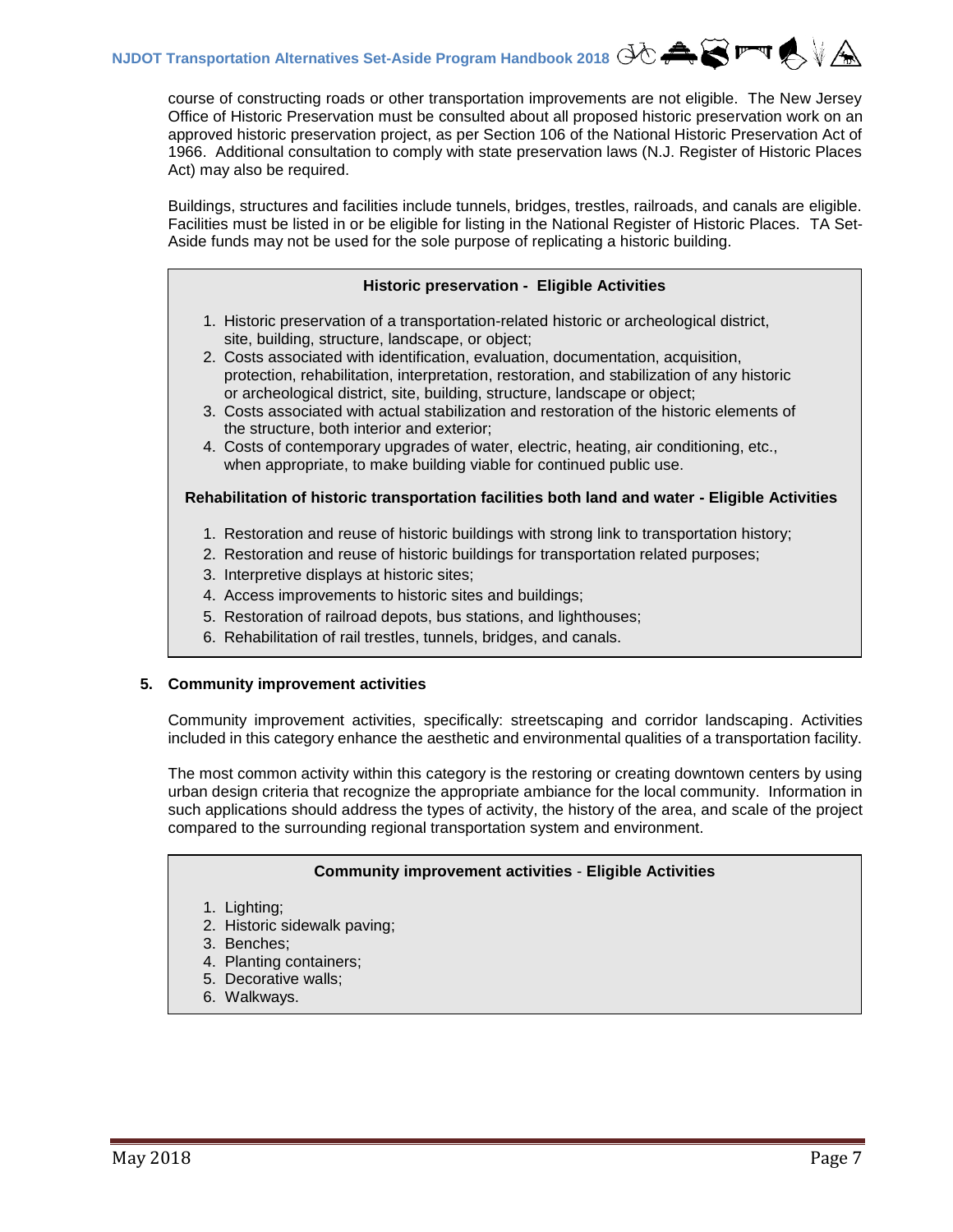#### **6. Environmental mitigation to address stormwater management, control, water pollution prevention or abatement related to highway construction or due to highway runoff, vegetation management and invasive species prevention**

Funds may be used for innovative facilities and programs reducing pollution from stormwater runoff from transportation facilities that are in addition to current requirements and procedures for such mitigation.

#### **Environmental Mitigation - Eligible Activities**

- 1. Detention and sediment basins;
- 2. Stream channel stabilization;
- 3. Storm drain stenciling and river clean-ups;
- 4. Vegetation management;
- 5. Invasive species prevention.

### **7. Reduce vehicle-caused wildlife mortality or to restore and maintain connectivity among terrestrial or aquatic habitats**

Funds may also be used to improve safety for wildlife by connecting large habitat areas where transportation facilities have bisected animal habitat, causing incidents of wildlife losses, especially loses of endangered species.

#### **Wildlife Management – Eligible Activities**

- 1. Wetlands acquisition and restoration;
- 2. Stream channel stabilization;
- 3. Wildlife underpasses or overpasses which may include bridge extensions to provide or improve wildlife passage and wildlife habitat connectivity;
- 4. Monitoring and data collection on habitat fragmentation and vehicle-caused wildlife mortality.

#### <span id="page-8-0"></span>**D. ELIGIBLE COSTS**

Project costs eligible for funding include design, right-of-way acquisition and construction. Applicants are encouraged to utilize local funds to pay for pre-construction activities such as preliminary design, final design, right of way and environmental documentation. A detailed cost estimate of each phase including the materials and tasks needed to accomplish the project for which TA Set-Aside funds are being sought, must be presented as an attachment to the application. Costs for Construction Inspection Services should be identified separately if funds are desired for this activity. The following costs are not eligible for participation:

- Administrative costs
- Miscellaneous "contingencies"
- Utility facility relocation costs
- Uniformed traffic directors unless required by design

The federal funds for TA Set-Aside projects are provided to the project LPA on a reimbursement basis only. Costs incurred prior to FHWA project approval and execution of the agreement by NJDOT are not eligible for reimbursement. LPAs must have the financial capability to advance project costs for materials and contractors. Before applying, prospective LPAs should assess their capability to comply with state and federal requirements for procurement of materials and services, accounting practices, right-of-way and easement acquisitions, environmental regulations and applicable design standards.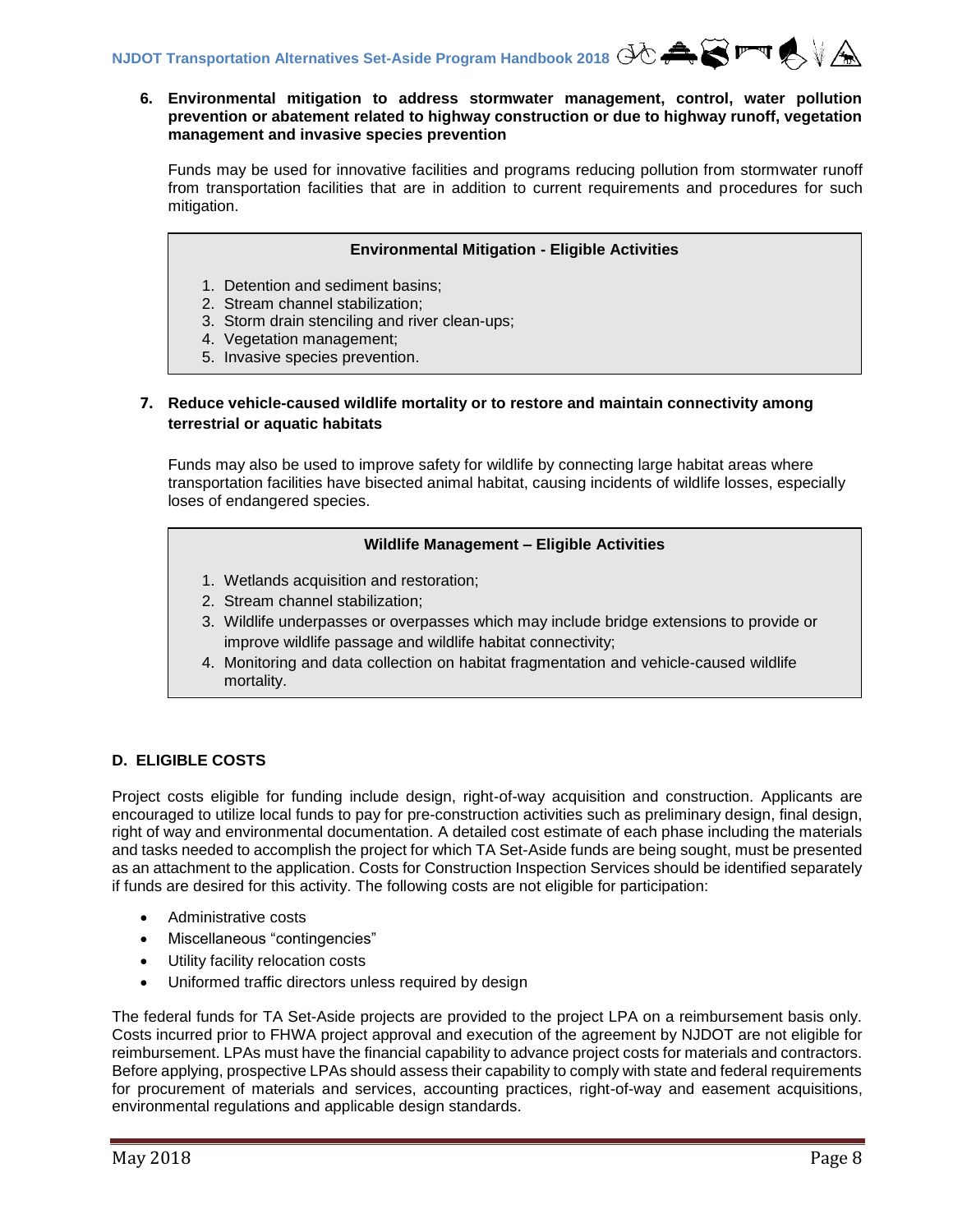# <span id="page-9-0"></span>**E. PROJECT SELECTION CRITERIA**

Each application will be reviewed on-site by NJDOT staff and the TA Set-Aside Selection Committee and evaluated using an established program criteria and a 25 point rating system. Each project will be assessed based solely on the content of the application and attachments.

- **1.** Does the project and application meet the program requirements?
	- a. Includes a board approved resolution of support from the applicant.
	- b. Includes a letter or a signed resolution of support from the owner of the public right-of-way.
	- c. Includes a signed letter of support or board approved resolution from the party responsible for maintenance of the project.
	- d. The applicant provides the name, title and employer of the LPA employee in responsible charge of the project (cannot be a consultant).
	- e. Project must relate to surface transportation.
	- f. Project fits into one of the seven eligible activities.
- **2.** Will the project affect user mode choice?
	- a. Has the applicant explained the predicted usage and the extent which the project promotes the use of other, non-automotive forms of transportation?
	- b. Will safety be improved?
	- c. Does the project connect community or regional activity centers?
	- d. Does the project utilize existing infrastructure to promote the use of non-automotive modes through the improvements of existing facilities?
- **3.** Does the project provide regional or community benefits?
	- a. Does the project demonstrate the benefit to quality of life, community, and environment?
	- b. Does the project demonstrate the extent to which a project links other transportation modes and increases access to community centers (schools, employment sites, recreation and shopping), and its visibility or impact on surrounding locations?
- **4.** Does this project provide safety and public health benefits?
	- a. Does the project address a safety need?
	- b. Does this project increase active transportation opportunities?
	- c. Does this project provide other public health benefits?
- **5.** Is this project part of a state, regional, municipal transportation, land use, economic development or larger plan? If so, have the relevant pages to the plan been attached?
- **6.** Is this project located in one of the designated areas: Centers of Place, Complete Streets, Transit Village, and/or Urban Aid?
- **7.** How well does the proposed project meet the intent of the TA Set-Aside Categories identified?
- **8.** Is this project ready to build or install?
	- a. Does the schedule reflect the necessary and accurate milestones?
	- b. Can the project progress in time to receive federal authorization within 2 years?
- **9.** How well does the scope and cost estimate associated with the proposed improvement meet the defined problem?
- **10.** Does this project have local support, including Community Based Groups, Businesses and/or Residents?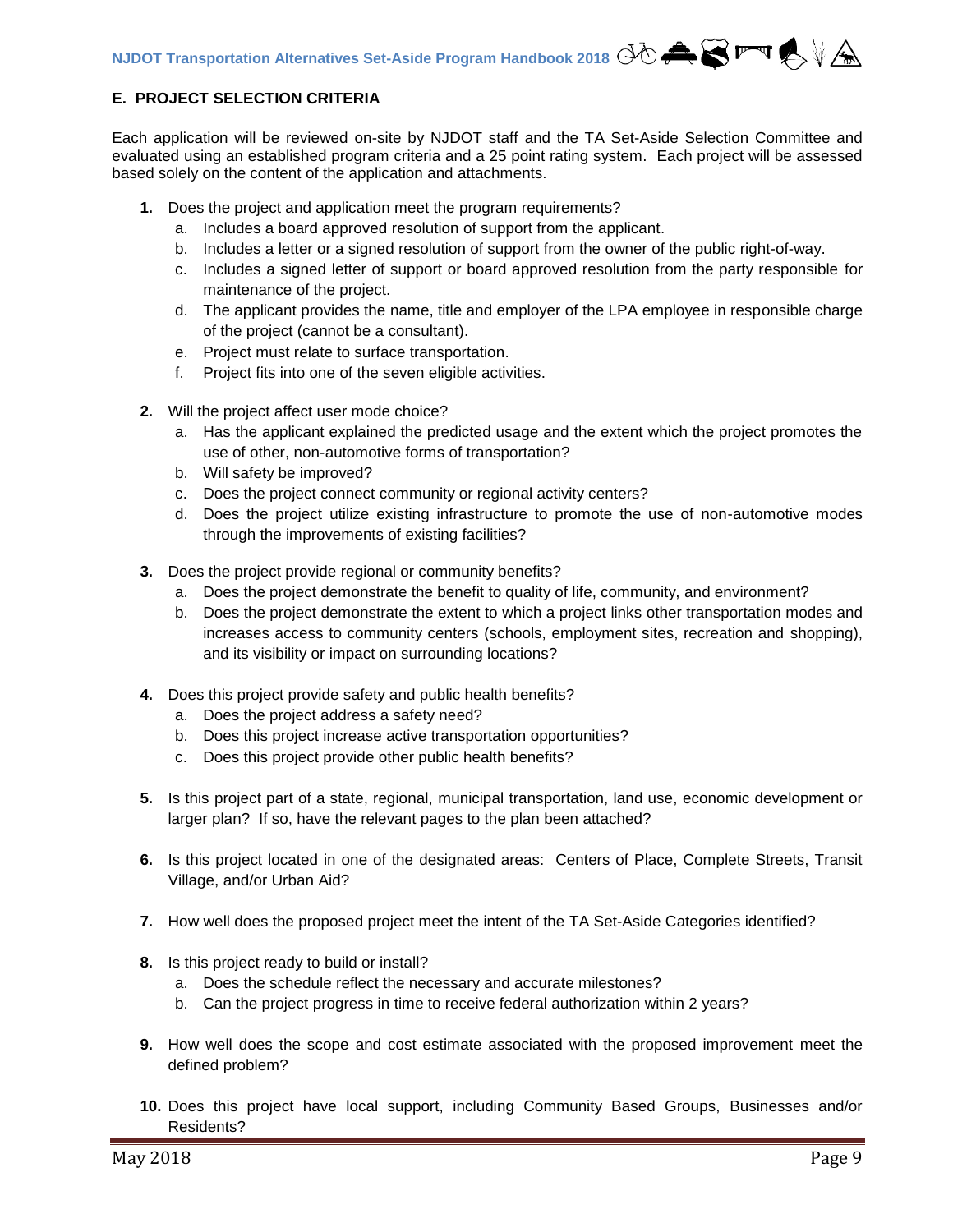- **11.** Has the applicant authorized previous Federal grants within the allotted timeframe?
- **12.** Will the project enhance an environmentally sensitive parcel?
	- a. preserve/rehabilitate an historic property (listed in or eligible for listing in the National and/or NJ Registers of Historic Places),
	- b. involve vegetation management,
	- c. prevention of invasive species,
	- d. erosion control,
	- e. storm water mitigation (pollution prevention and abatement),
	- f. wildlife management (reduction of mortality, a habitat connectivity, etc.)?
- **13.** Will there be any ROW taking/easements from environmentally sensitive parcels?
- **14.** Does the project schedule provide adequately for NEPA compliance?
	- a. Permits/approvals from NJDEP or other regulatory agencies (including Pinelands, Meadowlands, or Highlands)?
- **15.** Does the project have supplemental funds?

# <span id="page-10-0"></span>**F. PROJECT SELECTION PROCESS**

The selection process for TA Set-Aside projects includes the participation of a TA Set-Aside Selection Committee charged with applying the selection criteria as discussed in this handbook and preparing the recommended "shortlist" of projects for consideration by the Commissioner of Transportation.

The TA Set-Aside Selection Committee is comprised of representatives from the following organizations:

- New Jersey Department of Transportation
	- o Division of Local Aid and Economic Development
	- o Division of Environmental Resources
- Federal Highway Administration
- North Jersey Transportation Planning Authority
- Delaware Valley Regional Planning Commission
- South Jersey Transportation Planning Organization

Other organizations or individuals may be added to the Committee at the discretion of the Commissioner of Transportation. The FHWA – New Jersey Division Office observes and monitors the selection process.

The Selection Committee evaluates the ratings and information provided by the individual raters. As noted earlier, NJDOT staff may visit each site and prepare ratings and comments for use by the Selection Committee.

Projects are evaluated against each other within the appropriate category using the criteria presented in Section E - PROJECT SELECTION CRITERIA.

Projects are reviewed by the Selection Committee to establish technical feasibility (timeframe, design standards, permits, environmental constraints, etc.), to confirm accuracy of project costs and to ensure that the recommended projects meets the program goals. However, the recommended project shortlist is developed with consideration given to geographic distribution. The final selections are approved by the Commissioner of Transportation along with the respective MPO.

All TA Set-Aside grants are awarded based on the detailed scope of work included in the application. The applicant must indicate actual items that will be used on the project. No optional items should be included in the cost estimates. Grants are not transferrable to other projects or locations. Minor scope of work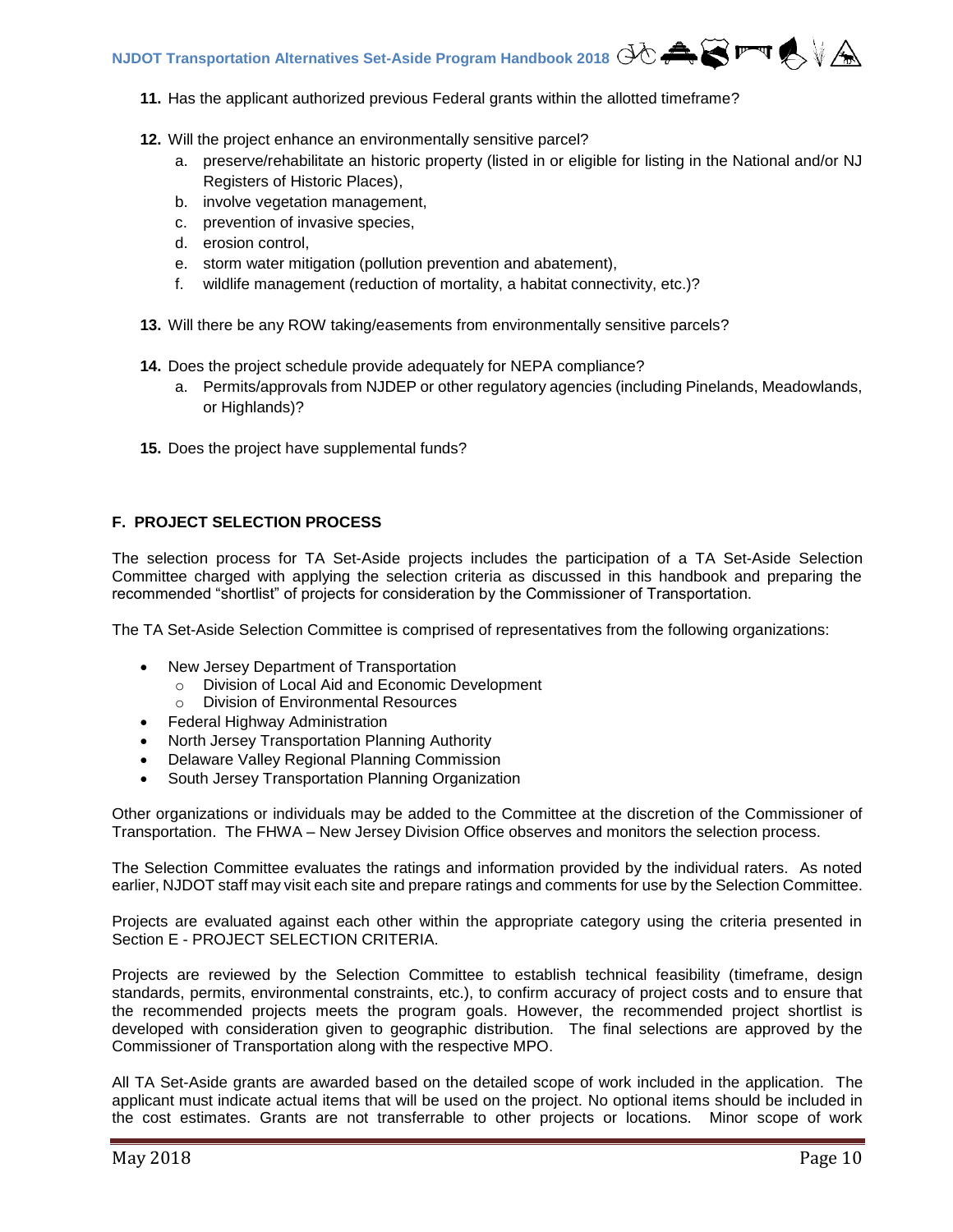modifications are subject to approval by NJDOT and must be consistent with the original intent of the selected project and contiguous to the original project limits.

If your application is chosen, you will be required to attend a project kick-off meeting with NJDOT staff to learn more about the Implementation and Authorization Process. All selected projects are required receive federal authorization within two years of the date that the applicant is notified of project selection. If the project is not authorized within two years of the notification, the grant will be in jeopardy of being rescinded and the applicant may have to reapply.

# <span id="page-11-0"></span>**G. APPLICATION GUIDANCE**

The application submission deadline is stated in the letter sent out by the NJDOT to all perspective applicants and shall be posted on the NJDOT website. All TA Set-Aside applications are to be submitted online through NJDOT SAGE (System for Administering Grants Electronically) which can be accessed from the NJDOT website:

[www.state.nj.us/transportation/business/localaid/sage.shtm.](http://www.state.nj.us/transportation/business/localaid/sage.shtm)

Applicants should read and follow the instructions on each page of the online application. For NJDOT SAGE site technical assistance, please contact your Local Aid District Office Representative. A contact list is provided in Section J.

The following guidance is provided to assist you in the completion of your application and corresponds with the categories as they appear within the SAGE application:

#### <span id="page-11-1"></span>**1. Acknowledgement Page**

Prior to initiating a new application, all LPAs must acknowledge that they have read the statements contained therein

#### <span id="page-11-2"></span>**2. Program Requirements**

If any of the Program Requirements are not met, the project is ineligible for funding and the application will not be considered.Applications must satisfy the following requirements:

(a) Letters/Resolutions of Support: Each application must include, as attachments, a board approved resolution of support from the governing body of the Local Public Agency (LPA) and a letter or resolution of support from the owner of the public right-of-way in which the project is to be located.

Letters or resolutions of support are required as they demonstrate compliance with federal regulations allowing an opportunity for public participation and community input. The resolutions further demonstrate there is formal local stakeholder support of the proposed improvements.

#### **Letters/Resolutions of Support**

- Must be dated within one year of the NJDOT application solicitation letter date.
- Must refer to the project for which the funds are being sought.
- Resolutions of Support must provide evidence of adoption by board action and include a signature and date of the action.
- Unsigned letters or resolutions of support will not be accepted.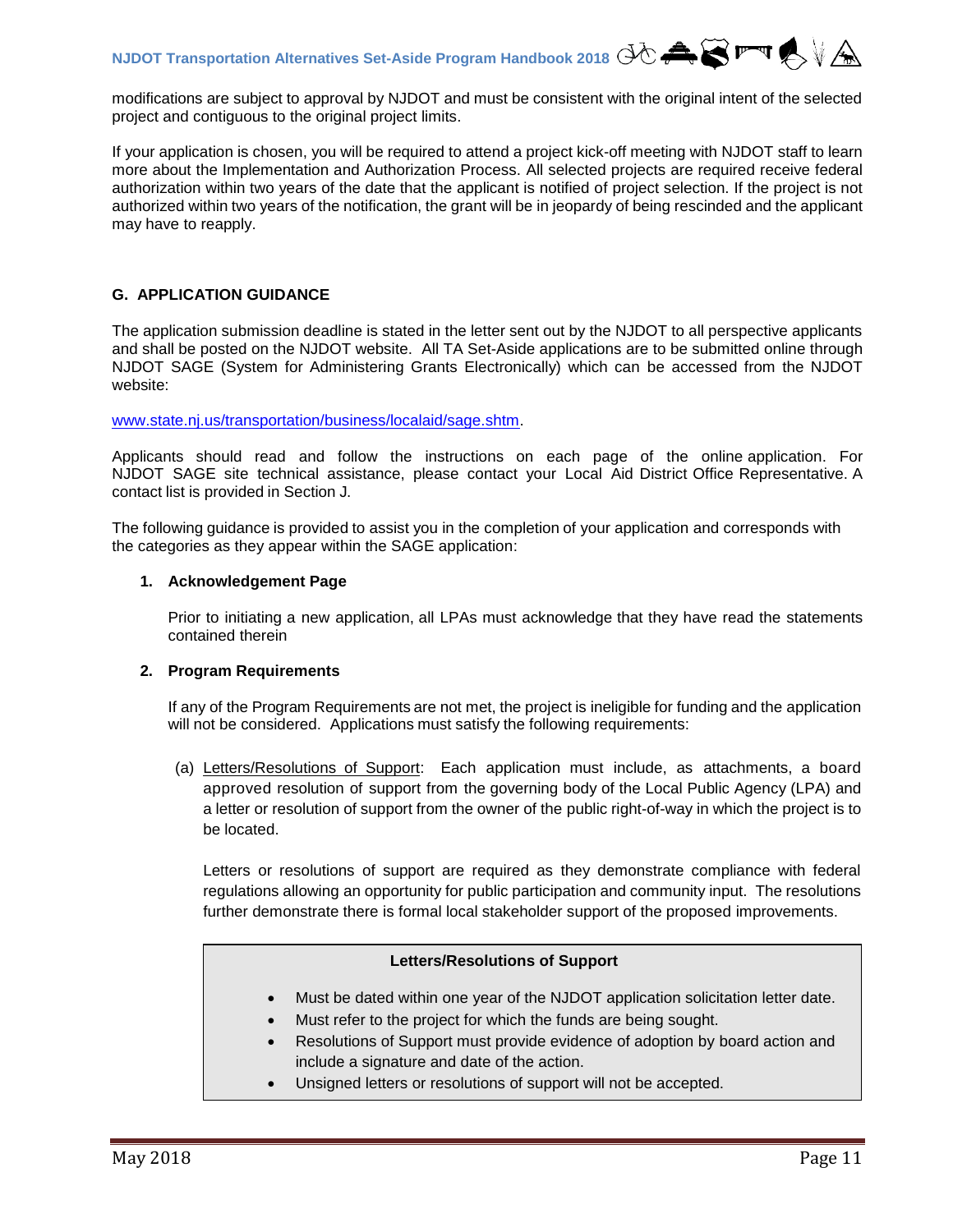For projects on a state highway, there will be no resolution of support from the NJDOT. The LPA must coordinate with the appropriate regional NJDOT office to receive the necessary highway occupancy permit approvals prior to federal authorization of construction.

In addition, if the agency with ownership of the public right-of-way where the project is proposed (the municipality or county) is different than the applicant LPA, they must show support for the project in the form of an approved letter or resolution of support from the owner of the public right-of-way. Letters must be signed by the Mayor, County Freeholder or Executive Director of the organization.

b) Maintenance Commitments: The applicant must indicate and certify the continual ownership and maintenance for the useful life of the project. If the applicant does not have jurisdiction over the right-of-way where the project is proposed, then a signed letter or a board approved resolution must be provided by the party having maintenance jurisdiction.

### **Maintenance Commitments**

- Must be dated within one year of the NJDOT application solicitation letter date.
- Must refer to the project for which the funds are being sought.
- Resolutions of Support must provide evidence of adoption by board action and include a signature and date of the action.
- Unsigned letters or resolutions of support will not be accepted.
- c) Responsible Charge: The responsible charge is defined in 23 CFR 635.105 (a) (4). Federal regulations require LPAs to provide a full‐time employee to be in responsible charge of Federal‐ aid construction projects. The person in responsible charge of LPA administered projects does not need to be an engineer, but they must be a full-time employee of the LPA. The name, title, and employer of the person who will be in responsible charge of the project is required.

Consultant Engineers providing engineering services or functioning as the local agency engineer of record are not eligible to serve as the responsible charge.

The LPA responsible charge is accountable for the project and expected to perform the following duties and functions:

- Administers inherently Government project activities, including those dealing with cost, time, adherence to contract requirements, construction quality and the scope of Federal-aid projects.
- Maintains familiarity of day to day project operations, including project safety issues.
- Makes or participates in decisions about changed conditions or scope changes that require change orders or supplemental agreements.
- Visits and reviews the project on a frequency that is commensurate with the magnitude and complexity of the project.
- Reviews financial processes, transactions and documentation to ensure that safeguards are in place to minimize fraud, waste, and abuse; and
- Directs project staff, agency or consultant, to carry out project administration and contract oversight, including proper documentation.
- Is aware of the qualifications, assignments, and on-the-job performance of the agency and consultant staff at all stages of the project.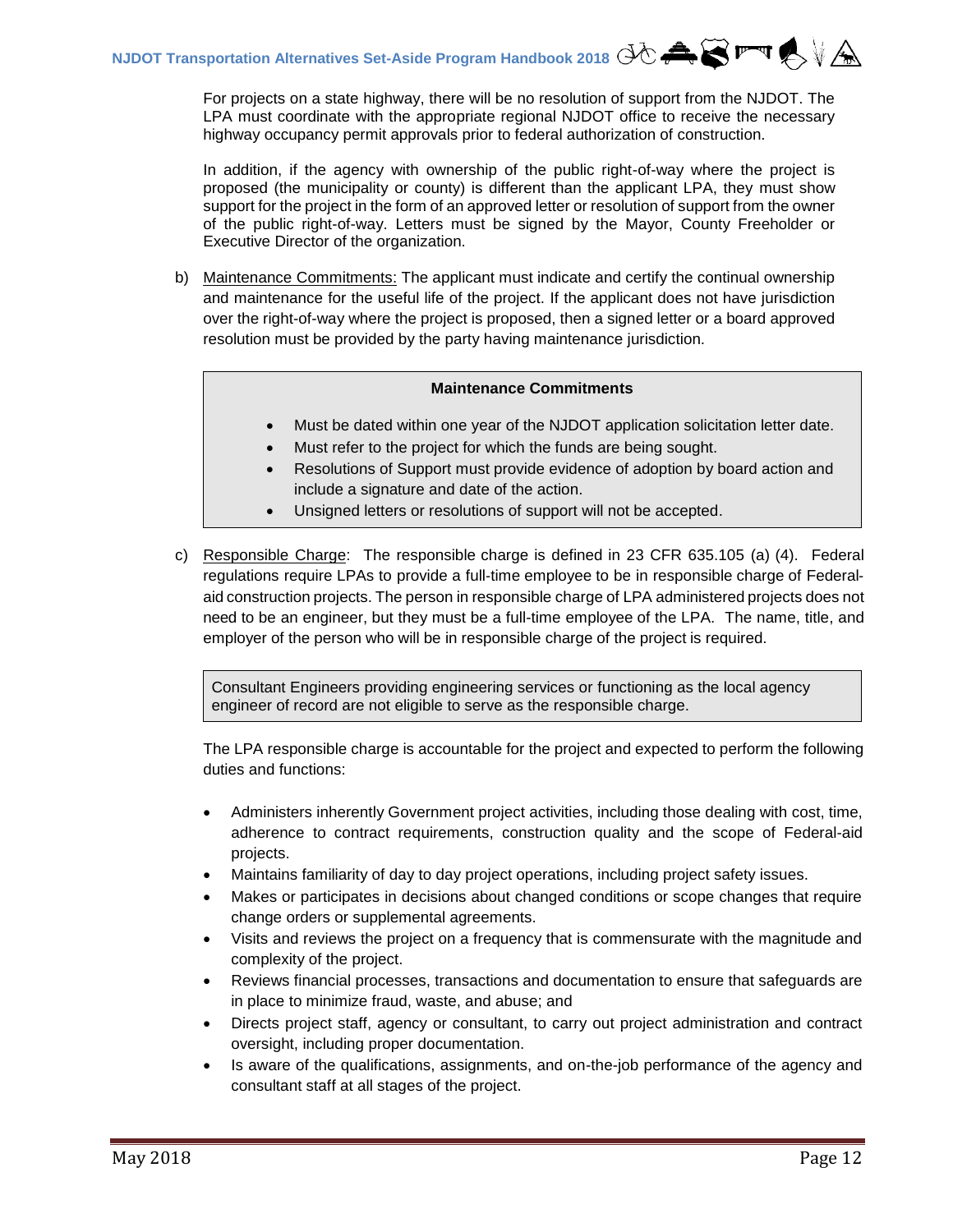Federal regulations do not preclude the sharing of these duties and functions among a number of LPA employees, nor do the regulations preclude one employee from having responsible charge of several projects and directing project managers assigned to specific projects.

- d) Surface Transportation: The project must relate to surface transportation. Surface transportation includes transport both by land and water. Transport by water encompasses features such as canals, docks and piers connecting to ferry operations.
- e) Eligible Activities: The project must fall into one of the seven categories. Refer to Section C: Eligible Activities.

# <span id="page-13-0"></span>**3. Type of Improvement**

Select the category that is most appropriate for the project(s) for which you are seeking funds.

### <span id="page-13-1"></span>**4. Project Information**

Provide the name of the project and select the County and Municipality in which the project is to be constructed. You many select more than one County or Municipality.

### <span id="page-13-2"></span>**5. Local Public Agency Information**

Select your Vendor Number, and public agency information.

### <span id="page-13-3"></span>**6. Project Proposal**

- a) Project description: It is strongly encouraged that applicants emphasize information which supports the selection criteria. Projects with the strongest documentation are given greater consideration for funding.
- b) Project location: Attach a location map of the project area and the proposed improvements, plans and up to ten photographs of the project location.
- c) Project limits: List the Limits of the Project such as mileposts or corresponding street names.
- d) Modes of Transportation: The applicant should address the following:
	- The project connects community or regional activity centers such as businesses, schools, employment, libraries, shopping and recreation areas.
	- Project utilizes existing infrastructure to promote the use of non-automotive modes through the improvements of existing facilities (this is not meant to generate a maintenance project).
- e) Regional or community benefits: The application should support the following:
	- Project must provide regional or community benefits.
	- Project demonstrates the benefit to quality of life, community, and environment.
	- Project demonstrates the extent to which the project links other transportation modes and increases access to community centers (schools, employment sites, recreation and shopping), and its visibility or impact on surrounding locations.
- f) Safety and public health benefits: Consideration will be given to projects that address safety needs and provide public health benefits.
- g) Element of a larger plan: Projects that are part of a state, regional or municipal transportation, land use or economic development plan will receive additional consideration in this category. Attach the relevant pages from the plan.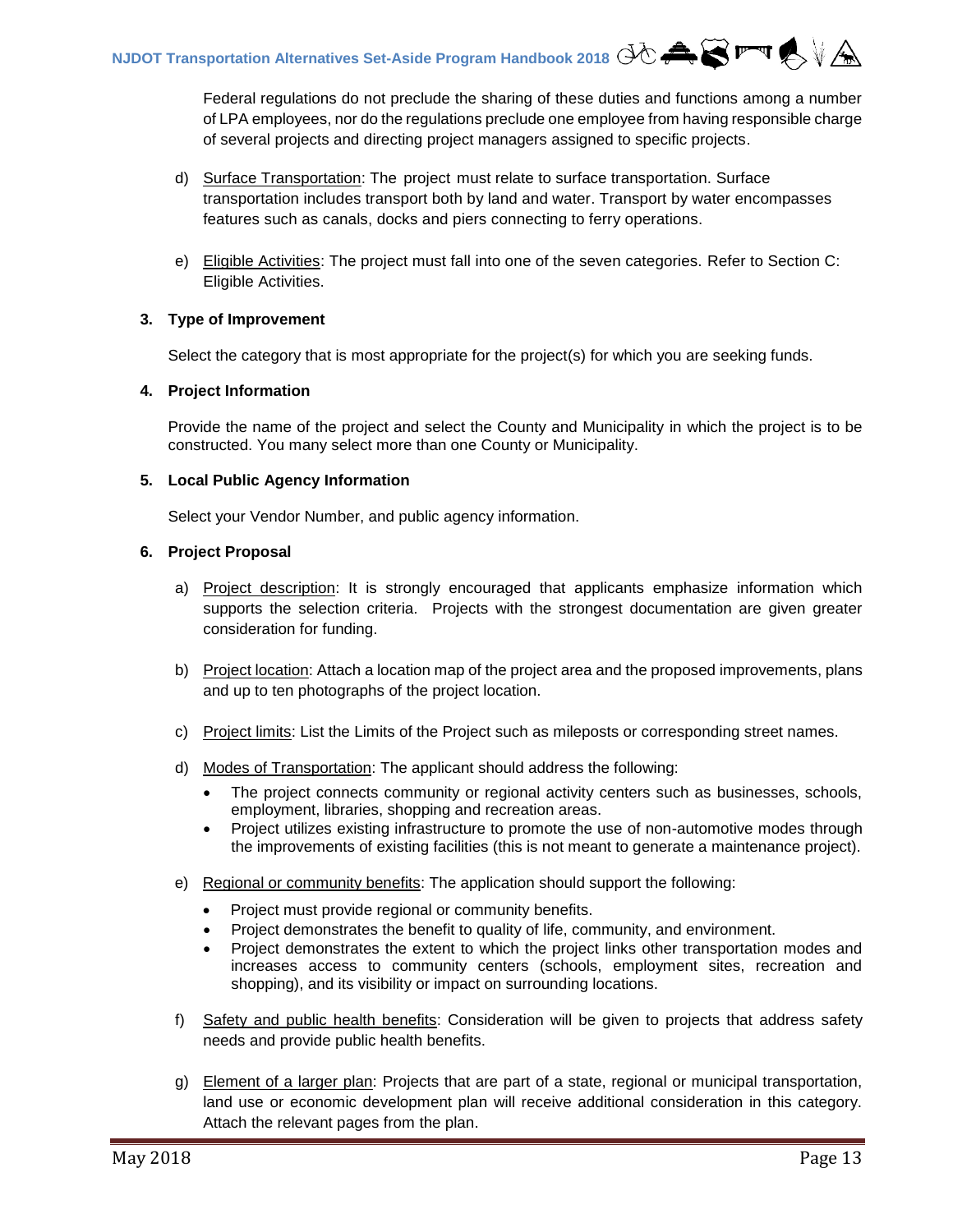- h) Designated Areas: Extra consideration will be given to projects located the following designated areas: [Complete Streets,](http://njbikeped.org/complete-streets-2/) [Transit Village,](http://www.state.nj.us/transportation/community/village/faq.shtm) and Urban Aid communities.
- i) Environmental Mitigation or Enhancement: Describe how the project will enhance an environmentally sensitive parcel, involve vegetation management, involve invasive species prevention, address wildlife management issues, provide stormwater mitigation, or preserve/rehabilitate an historic property (listed in or eligible for listing in the National and / or NJ Registers of Historic Places).
- j) ROW taking/easements: describe whether there are takings from wetlands, parks, historic properties, contaminated sites, etc.
- k) Environmental permits: provide a project environmental schedule which includes NEPA Compliance, and permits/approvals from NJDEP or other regulatory agencies (including Pinelands, Meadowlands, or Highlands).
- l) Supplemental Funds: The sources and amounts of other committed or dedicated funding from other governmental agencies and organizations shall be explained. TA Set-Aside and other identified or dedicated funding sources must result in a completed and fully funded project. While there is no requirement for matching funds, the availability of other funds is viewed as an indication, or measure, of the projects potential to succeed.

# <span id="page-14-0"></span>**7. Schedule**

Projects must be ready for construction or implementation within two years of the date that the LPA is notified of the project selection. This includes demonstration that the necessary permits, approvals and environmental clearances also can be obtained within that time period.

Provide a project schedule from start to finish in a table or list format. Indicate progress milestones (such as easement, ROW acquisitions, permits, utility relocation, if needed, environmental and historical preservation approvals, bid, advertise, award, and start of construction) by the number of months from written authorization to proceed to project completion and evaluation of results.

Provide other information as requested on the other potential project impacts (including utility relocation, permit requirements, Right-of-Way requirements, and involvement with other facilities, such as traffic signals, railroads, or highway ramps). If there are impacts, provide an explanation in the application.

The project must receive federal authorization within two years of the date that the applicant is notified of project selection. If the project is not authorized within two years of the notification, the grant will be in jeopardy of being rescinded and the applicant may have to reapply**.**

# <span id="page-14-1"></span>**8. Cost Estimate**

Project costs eligible for funding include design, right-of-way acquisition and construction. Applicants are encouraged to utilize local funds to pay for pre-construction activities such as preliminary design, final design, right of way and environmental documentation. A detailed cost estimate of each phase including the materials and tasks needed to accomplish the project for which TA Set-Aside funds are being sought, must be presented as an attachment to the application. The federal funds for TA Set-Aside projects are provided to the project LPA on a reimbursement basis only.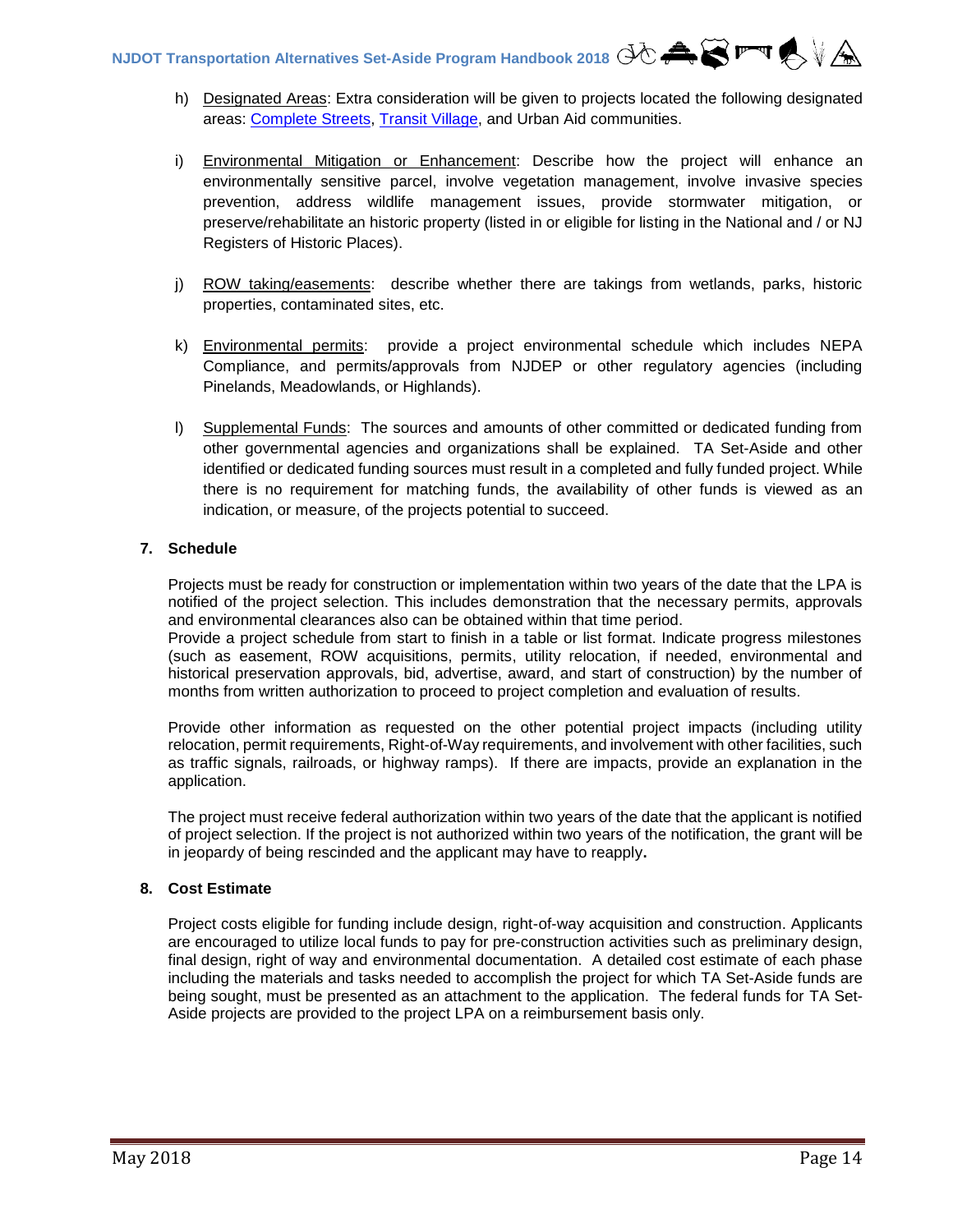#### <span id="page-15-0"></span>**9. Partnership and Public Outreach**

Letters of support from community organizations, citizens, all levels of government and elected officials (other than the applicant), and any and all interested parties will be considered. This should include neighborhood or business associations, historical groups (if applicable) and local residents. All letters of support must be attached to the application. In order to be eligible, letters must be dated within one year of the NJDOT application solicitation letter date. These letters of support must be sent to the applicant of the project and not NJDOT.

#### <span id="page-15-1"></span>**H. DESIGN GUIDELINES**

The LPA shall prepare or have prepared, environmental documents, engineering documents, plans, specifications, and estimates for the project. A Professional Engineer licensed to practice in New Jersey must prepare the plans and specifications. All design work shall conform to:

- American Association of State Highway and Transportation Officials (AASHTO) design criteria AASHTO "A Policy on Geometric Design of Highways and Streets (current edition)
- "Manual on Uniform Traffic Control Devices" (current edition and addenda)
- New Jersey Department of Transportation Bicycle Compatible Roadway and Bikeway Planning and Design Guideline
- New Jersey Department of Transportation Pedestrian Compatible Planning and Design Guideline
- New Jersey Department of Transportation Roadway Design Manual (for the design of traffic barriers and drainage systems)
- NJDOT Standard Specifications for Road and Bridge Construction (current edition and addenda)
- NJDOT "Supplementary Specifications for Federal Aid Projects" (current edition)
- The American with Disabilities Act of 1990 and Section 504 of the Rehabilitation Act of 1973
- Secretary of the Interior's Standards for Rehabilitation and Illustrated Guidelines for Rehabilitating Historic Building, state and local building codes

# <span id="page-15-2"></span>**I. SUBMISSION INSTRUCTIONS**

<span id="page-15-3"></span>The NJDOT utilizes the System for Administering Grants Electronically (SAGE), an online grant management system, to accept, review, approve and manage grants. The TA Set-Aside Program application process is online and all applicants are required to submit their applications using SAGE. This system requires authorization for access. If you belong to a county or municipality you already have an Authorized Official registered with access to NJ Department of Community Affairs SAGE. If you belong to any other type of organization, you may request access as an Authorized Official directly through the NJDOT SAGE, found on the NJDOT website: [www.state.nj.us/transportation/business/localaid/sage.shtm.](http://www.state.nj.us/transportation/business/localaid/sage.shtm)